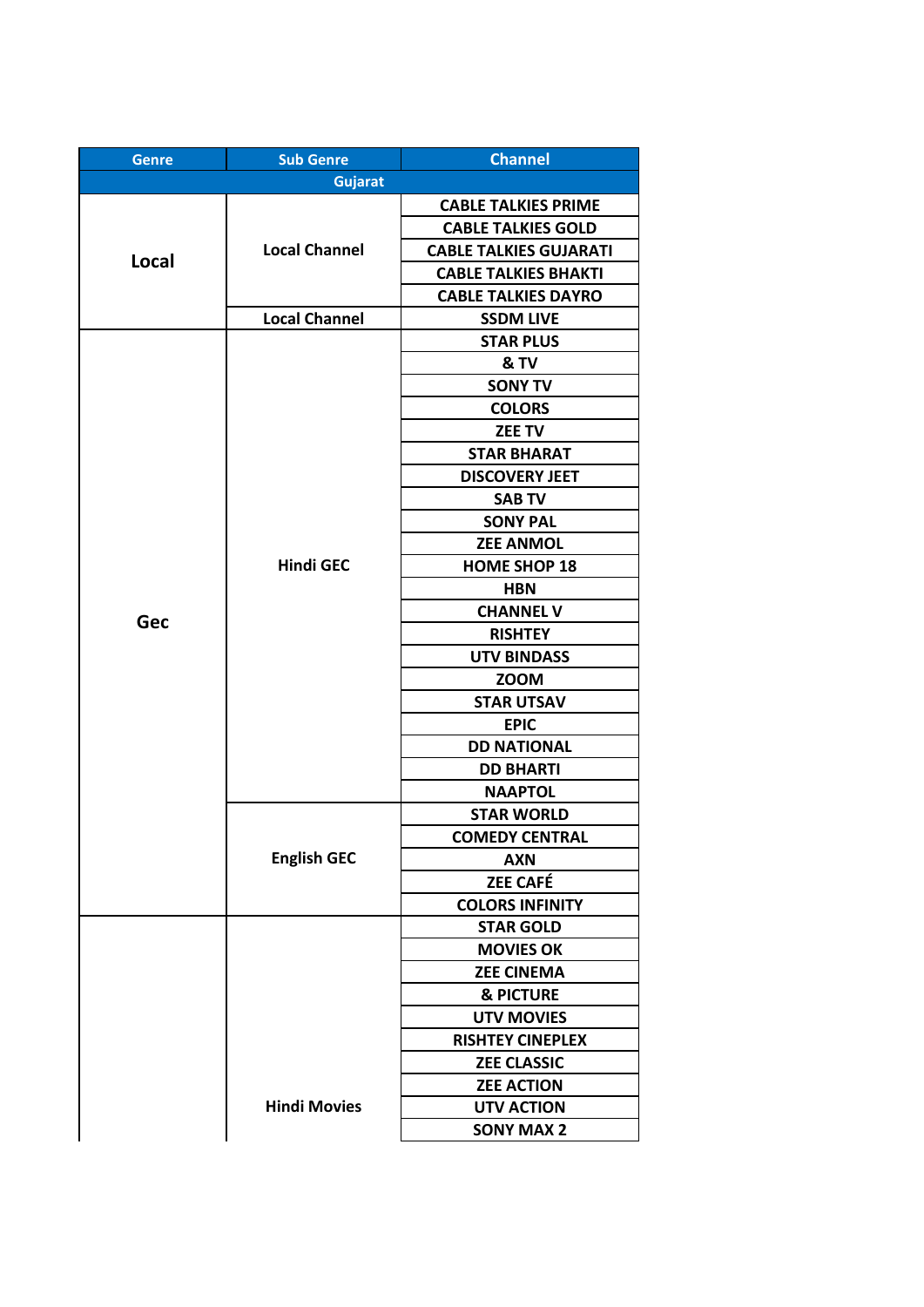|               |                       | <b>B4U MOVIES</b>        |
|---------------|-----------------------|--------------------------|
|               |                       | <b>WOW CINEMA</b>        |
| <b>Movies</b> |                       | <b>CINEMA TV</b>         |
|               |                       | <b>SONY MAX</b>          |
|               |                       | <b>STAR UTSAV MOVIES</b> |
|               |                       | <b>SONY WAH</b>          |
|               |                       | <b>STAR GOLD SELECT</b>  |
|               |                       | <b>STAR MOVIES</b>       |
|               |                       | <b>SONY PIX</b>          |
|               |                       | <b>MOVIES NOW</b>        |
|               |                       | <b>MNX</b>               |
|               | <b>English Movies</b> | <b>ROMEDY NOW</b>        |
|               |                       | <b>ZEE STUDIO</b>        |
|               |                       | <b>HBO</b>               |
|               |                       | <b>WB</b>                |
|               |                       | <b>NGC</b>               |
|               |                       | <b>DISCOVERY</b>         |
|               |                       | <b>DISCOVERY TURBO</b>   |
|               |                       | <b>ANIMAL PLANET</b>     |
| Infotainment  |                       | <b>NAT GEO WILD</b>      |
|               | <b>Infotainment</b>   | <b>DISCOVERY SCIENCE</b> |
|               |                       | <b>FYI</b>               |
|               |                       | <b>HISTORY TV18</b>      |
|               |                       | <b>BBC EARTH</b>         |
|               |                       | <b>DD KISHAN</b>         |
|               |                       | <b>DISNEY</b>            |
|               |                       | <b>NICK</b>              |
|               |                       | <b>DISCOVERY KIDS</b>    |
|               |                       | <b>SONY YAY</b>          |
|               | <b>Kids</b>           | <b>CARTOON NETWORK</b>   |
| <b>Kids</b>   |                       | <b>POGO</b>              |
|               |                       | <b>HUNGAMA</b>           |
|               |                       | <b>SONIC</b>             |
|               |                       | <b>DISNEY XD</b>         |
|               |                       | <b>NICK JR.</b>          |
|               |                       | <b>DISNEY JUNIOR</b>     |
|               |                       | <b>TLC</b>               |
|               | Lifestyle             | <b>FOX LIFE</b>          |
|               |                       | <b>FOOD FOOD</b>         |
|               |                       | <b>TRAVEL XP</b>         |
| Lifestyle     |                       | <b>NDTV GOOD TIMES</b>   |
|               |                       | <b>FASHION TV</b>        |
|               |                       | <b>LIVING FOODZ</b>      |
|               |                       | <b>CARE WORLD</b>        |
|               |                       |                          |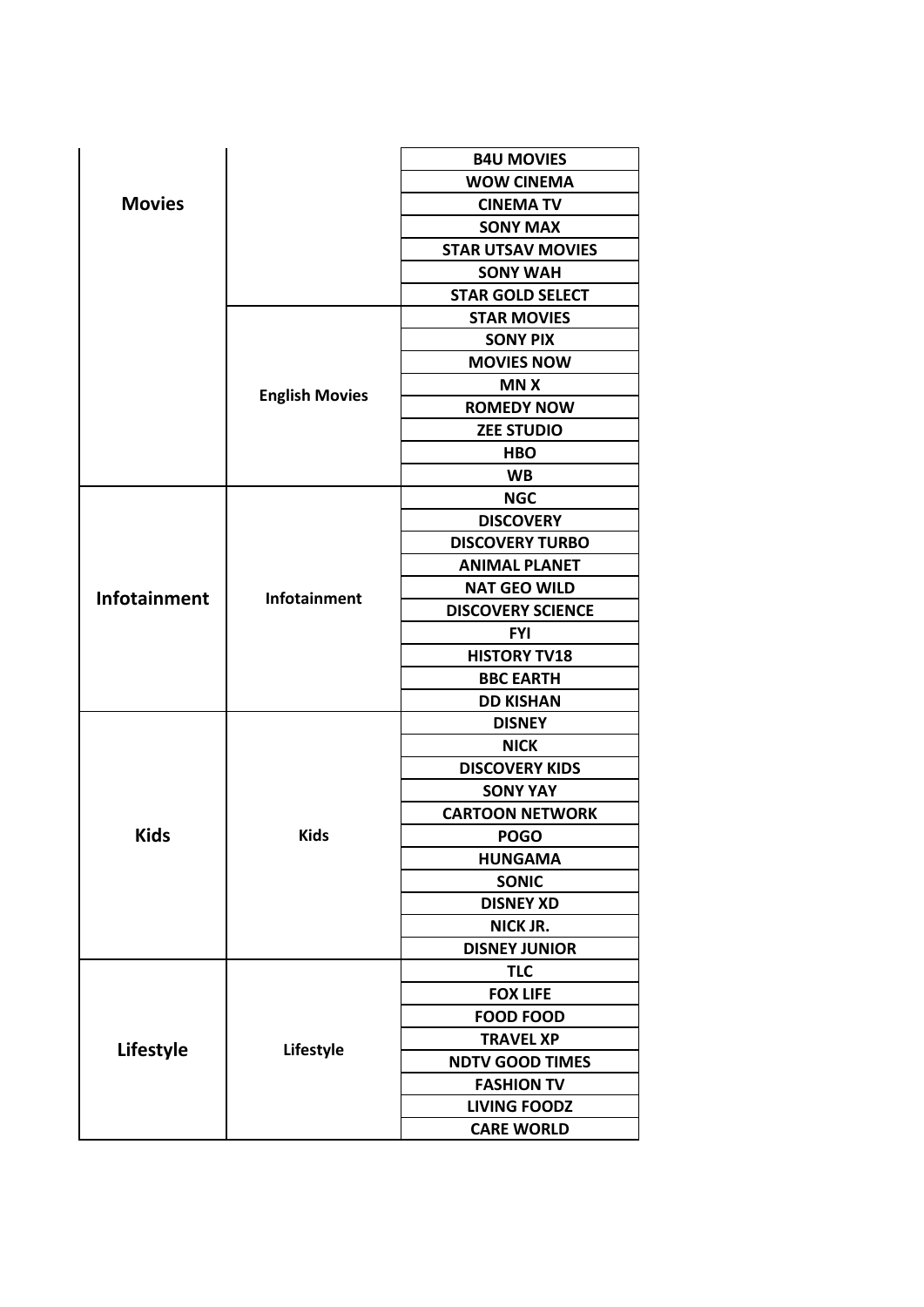|               |                      | <b>NEWS 18 INDIA</b>        |
|---------------|----------------------|-----------------------------|
|               |                      | <b>DD RAJYA SABHA</b>       |
|               |                      | <b>INDIA TV</b>             |
|               |                      | <b>DD LOK SABHA</b>         |
|               |                      | <b>ZEE NEWS</b>             |
|               | <b>Hindi News</b>    | <b>ZEE HINDUSTAN</b>        |
|               |                      | <b>NEWS 24</b>              |
|               |                      | <b>AAJ TAK TEZ</b>          |
|               |                      | <b>NDTV INDIA</b>           |
|               |                      | <b>ABP NEWS</b>             |
|               |                      | <b>AAJ TAK</b>              |
|               |                      | <b>NEWS NATION</b>          |
|               |                      | <b>DD NEWS</b>              |
| <b>News</b>   |                      | <b>CNBC TV18</b>            |
|               |                      | <b>ET NOW</b>               |
|               | <b>Business News</b> | <b>ZEE BUSINESS</b>         |
|               |                      | <b>CNBC AWAZ</b>            |
|               |                      | <b>CNBC BAZAR</b>           |
|               |                      | <b>NDTV PROFIT</b>          |
|               |                      | <b>MIRROR NOW</b>           |
|               |                      | <b>CNN NEWS 18</b>          |
|               |                      | <b>NDTV 24*7</b>            |
|               |                      | <b>INDIA TODAY</b>          |
|               | <b>English News</b>  | <b>TIMES NOW</b>            |
|               |                      | <b>REPUBLIC TV</b>          |
|               |                      | <b>WION</b>                 |
|               |                      | <b>BBC WORLD</b>            |
|               |                      | <b>CNN</b>                  |
|               |                      | <b>STAR SPORTS 1</b>        |
|               |                      | <b>STAR SPORTS 2</b>        |
|               |                      | <b>STAR SPORTS 1 HINDI</b>  |
| <b>Sports</b> |                      | <b>STAR SPORTS SELECT 1</b> |
|               |                      | <b>SONY SIX</b>             |
|               |                      | <b>SONY TEN 1</b>           |
|               | <b>Sports</b>        | <b>SONY TEN 2</b>           |
|               |                      | <b>SONY TEN 3</b>           |
|               |                      | <b>SONY ESPN</b>            |
|               |                      | <b>STAR SPORTS SELECT 2</b> |
|               |                      | <b>DD SPORTS</b>            |
|               |                      | <b>STAR SPORTS FIRST</b>    |
|               |                      | <b>D SPORTS</b>             |
|               |                      | <b>MTV INDIA</b>            |
|               |                      | <b>SONY MIX</b>             |
|               |                      | <b>ETC</b>                  |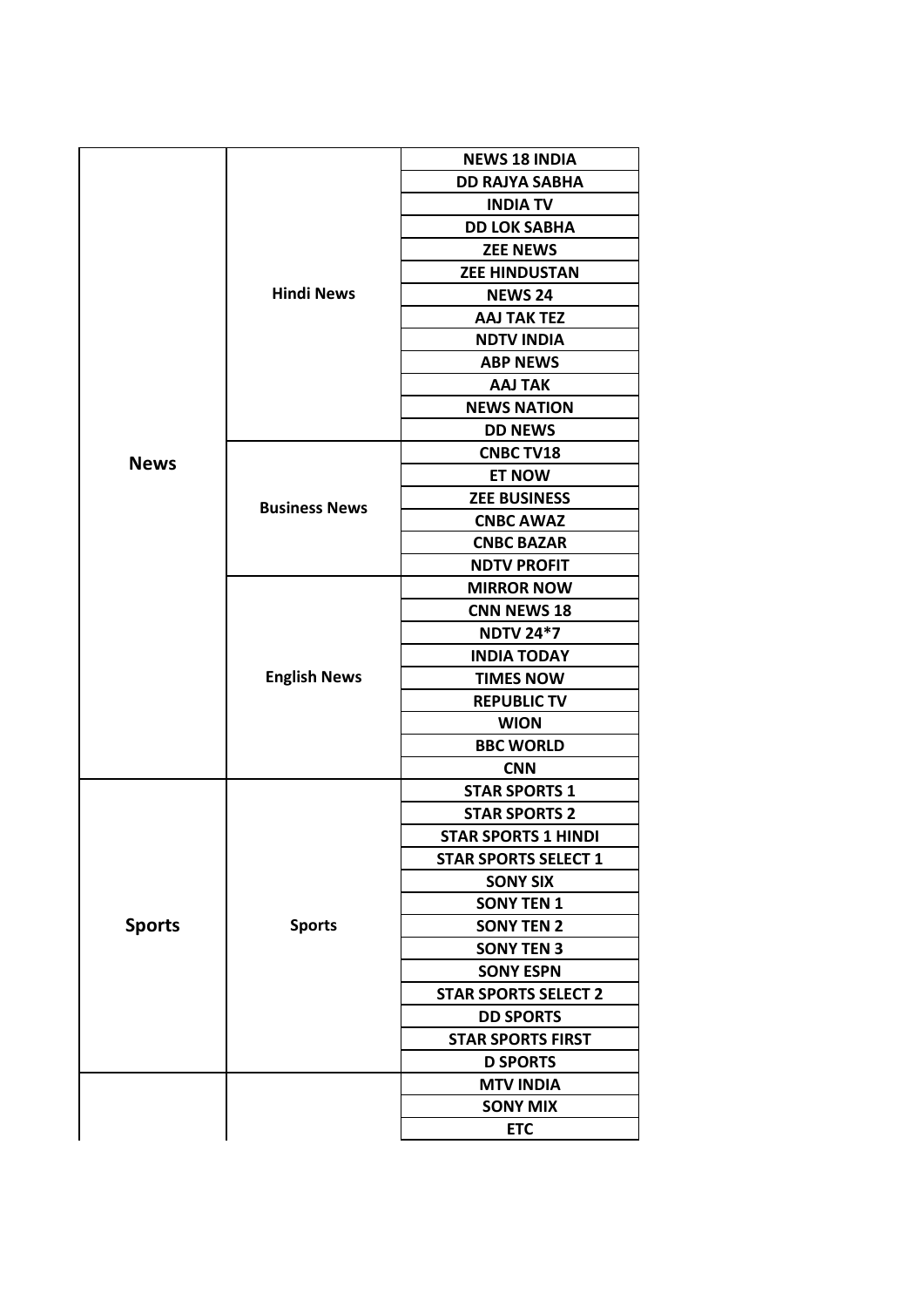|                  |                          | <b>ZING</b>            |
|------------------|--------------------------|------------------------|
|                  |                          | <b>MASTII</b>          |
|                  | <b>Music</b>             | E 24                   |
| <b>Music</b>     |                          | 9X JALWA               |
|                  |                          | <b>MTV BEATS</b>       |
|                  |                          | <b>B4U MUSIC</b>       |
|                  |                          | VH1                    |
|                  |                          | 9XO                    |
|                  |                          | <b>MUSIC INDIA</b>     |
|                  |                          | <b>SANSKAR</b>         |
|                  |                          | <b>AASTHA</b>          |
|                  |                          | <b>DIVYA</b>           |
|                  |                          | <b>SATSANG</b>         |
|                  |                          | <b>GOD</b>             |
|                  |                          | <b>LAKSHYA TV</b>      |
|                  |                          | <b>DAYSTAR</b>         |
|                  |                          | <b>SHALOM</b>          |
| <b>SPIRITUAL</b> | <b>SPIRITUAL</b>         | <b>GOODNESS TV</b>     |
|                  |                          | <b>SANSKRUTI TV</b>    |
|                  |                          | <b>PACE OF MIND</b>    |
|                  |                          | <b>ARIHANT</b>         |
|                  |                          | <b>PARAS TV</b>        |
|                  |                          | <b>LORD BUDDHA</b>     |
|                  |                          | <b>SVBC</b>            |
|                  |                          | <b>SADHANA TV</b>      |
|                  |                          | <b>SHRADDHA</b>        |
|                  |                          | <b>AASTHA BHAJAN</b>   |
|                  |                          | <b>ZEE MARATHI</b>     |
|                  |                          | <b>COLORS MARATHI</b>  |
|                  |                          | <b>STAR PRAVAH</b>     |
|                  | <b>Regional Marathi</b>  | <b>SAAM</b>            |
|                  |                          | ZEE 24 TAAS            |
|                  |                          | <b>ZEE TALKIES</b>     |
|                  |                          | <b>MAII BOLI</b>       |
|                  |                          | <b>ZEE YUVA</b>        |
|                  |                          | <b>ABP MAJHA</b>       |
|                  |                          | <b>9X JHAKKAS</b>      |
|                  |                          | <b>DD SAHYADRI</b>     |
|                  |                          | <b>DD GIRNAR</b>       |
|                  |                          | <b>COLORS GUJARATI</b> |
|                  |                          | <b>ZEE 24 KALAK</b>    |
|                  |                          | <b>TV9 GUJARATI</b>    |
|                  |                          | <b>VTV GUJARATI</b>    |
|                  | <b>Regional Gujarati</b> | <b>MANTAVYA NEWS</b>   |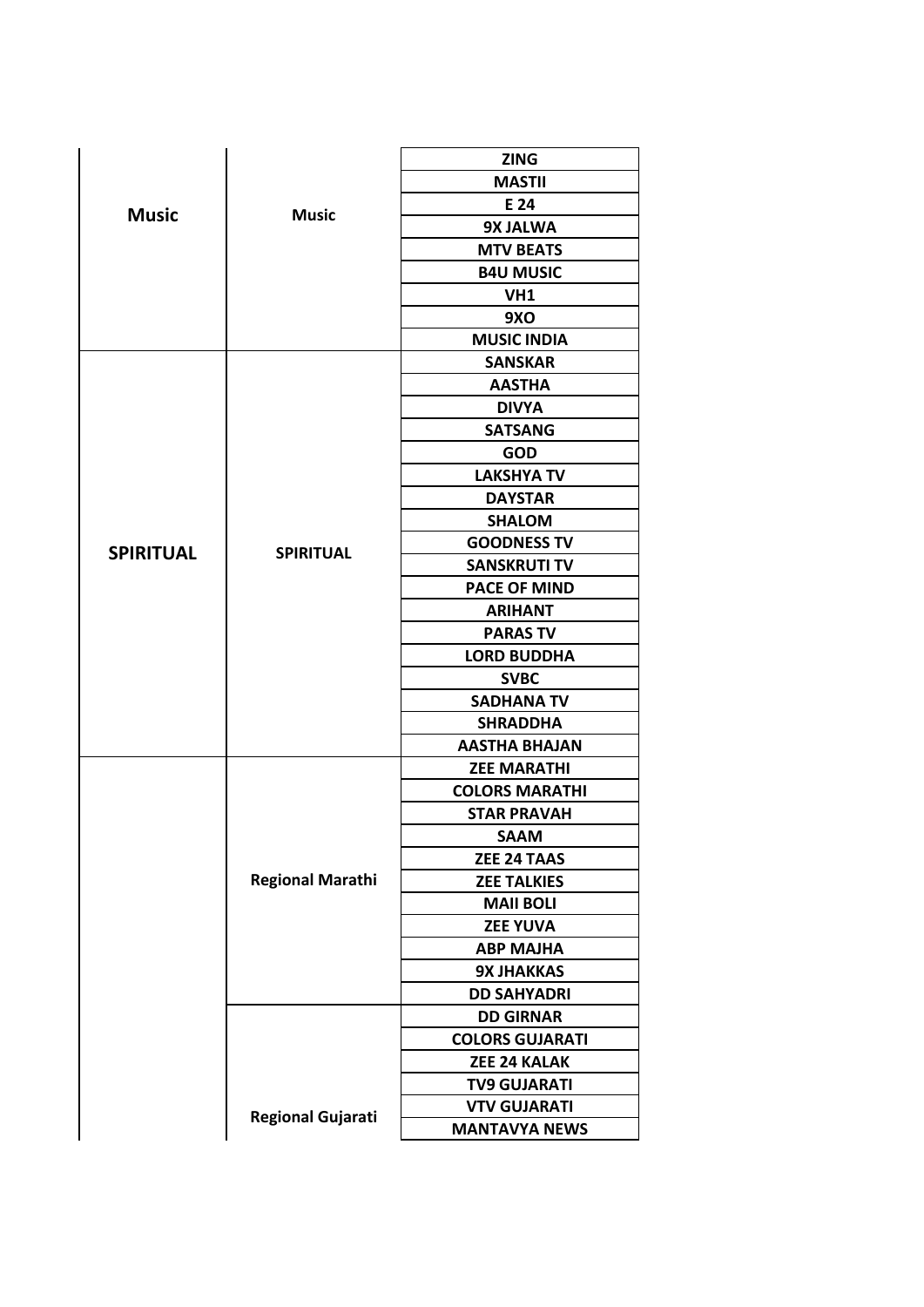|          |                            | <b>SANDESH NEWS</b>       |
|----------|----------------------------|---------------------------|
|          |                            | <b>NEWS 18 GUJARATI</b>   |
|          |                            | <b>ABP ASHMITA</b>        |
|          |                            | <b>G VAN NEWS</b>         |
|          |                            | <b>PTC PUNJABI</b>        |
|          |                            | <b>DD PUNJABI</b>         |
|          |                            | <b>SINDHI SAJAN</b>       |
|          | <b>Regional Punjabi</b>    | <b>CHARDIKALA TIME TV</b> |
|          |                            | PTC CHAK DE               |
|          |                            | <b>PTC NEWS</b>           |
|          |                            | <b>MH1 MUSIC</b>          |
|          |                            | <b>DD UP</b>              |
|          |                            | <b>NEWS 18 UP</b>         |
|          |                            | <b>NEWS 18 MP</b>         |
|          | <b>Regional Hindi</b>      | <b>DD MP</b>              |
|          |                            | <b>NEWS 18 RAJASTHAN</b>  |
|          |                            | <b>DD RAJASTHAN</b>       |
|          |                            | <b>NEWS 18 URDU</b>       |
|          |                            | <b>ZEE SALAAM</b>         |
|          | <b>Regional Urdu</b>       | <b>DD URDU</b>            |
|          |                            | <b>AALAMI SAHARA</b>      |
|          |                            | <b>CHANNEL WIN</b>        |
|          |                            | <b>DD KASHIR</b>          |
|          | <b>Regional North East</b> | <b>DD NORTH EAST</b>      |
|          |                            | <b>DD BIHAR</b>           |
|          |                            | <b>NEWS 18 BIHAR</b>      |
|          |                            | <b>BHOJPURI CINEMA</b>    |
|          |                            | <b>SANGEET BHOJPURI</b>   |
|          |                            | <b>BIG MAGIC GANGA</b>    |
|          |                            | <b>DANGAL</b>             |
|          |                            | ANJAN TV                  |
|          | <b>Regional Bangla</b>     | <b>STAR JALSA</b>         |
|          |                            | <b>COLORS BANGLA</b>      |
|          |                            | <b>ZEE BANGLA</b>         |
| Regional |                            | <b>SATR JALSHA MOVIES</b> |
|          |                            | <b>DD BANGLA</b>          |
|          |                            | <b>ABP ANANDA</b>         |
|          |                            | <b>SANGEET BANGLA</b>     |
|          |                            | <b>AAKASH BANGLA</b>      |
|          |                            | <b>KOLKATA TV</b>         |
|          | <b>Regional Tamil</b>      | <b>ZEE TAMIL</b>          |
|          |                            | <b>ETV TAMIL AP</b>       |
|          | <b>Regional Urdu</b>       | <b>SSDM IBADAT</b>        |
|          |                            | <b>OTV</b>                |
|          |                            |                           |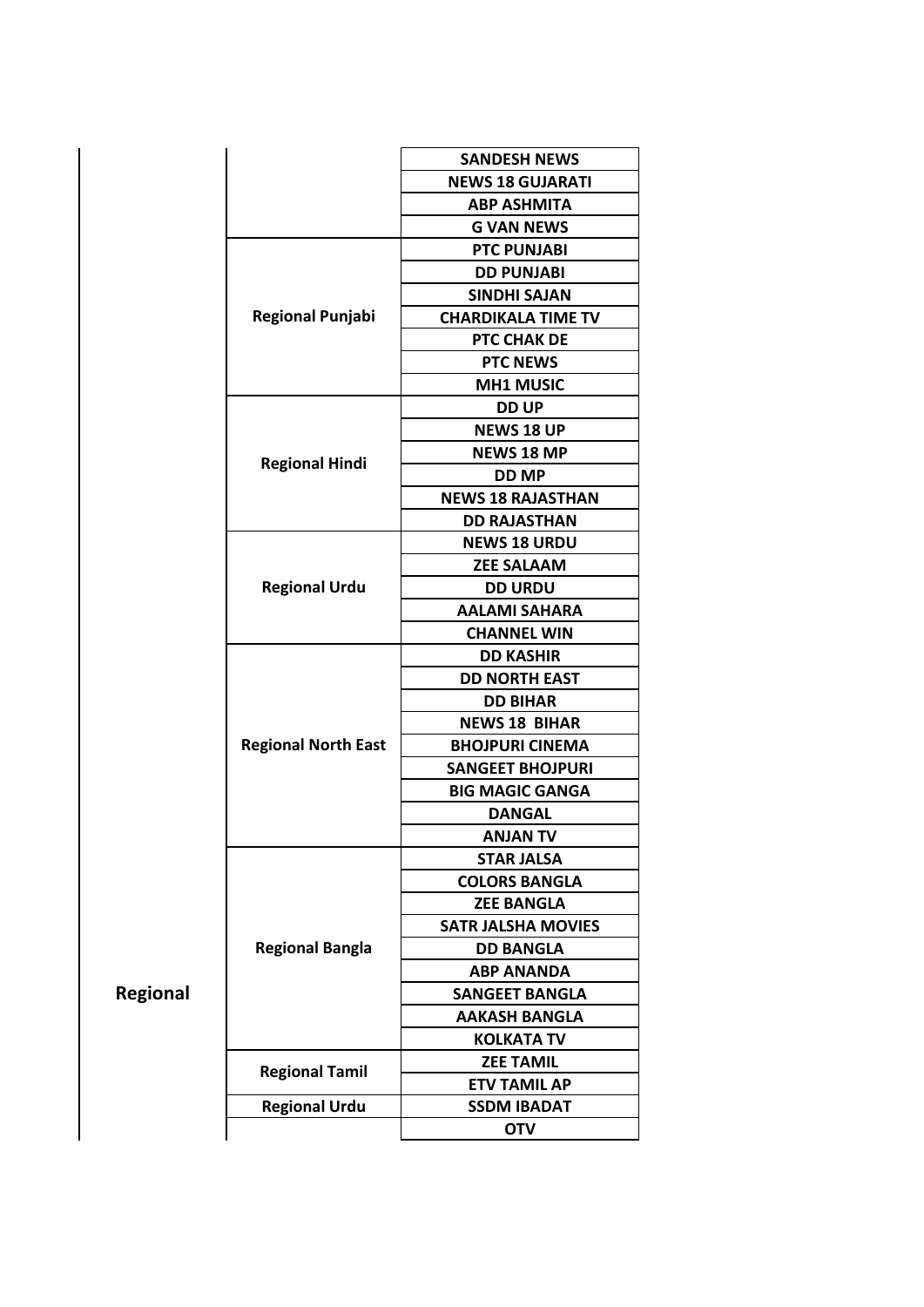|                           | <b>DD ORIYA</b>            |
|---------------------------|----------------------------|
|                           | <b>COLORS ORIYA</b>        |
| <b>Regional Oriya</b>     | <b>SARTHAK</b>             |
|                           | <b>TARANG</b>              |
|                           | <b>ALANKAR</b>             |
|                           | <b>PRARTHANA</b>           |
| <b>Regional Nepali</b>    | <b>NEPAL ONE</b>           |
|                           | <b>STAR VIJAY</b>          |
|                           | <b>DD SAPTAGIRI</b>        |
| <b>Regional Telugu</b>    | <b>ZEE TELUGU</b>          |
|                           | <b>ETV TELUGU</b>          |
|                           | <b>TV9 TELUGU</b>          |
|                           | PUTHIYA THALAI MURAI       |
|                           | <b>KALAIGNAR</b>           |
|                           | <b>KALAIGNAR SIRIPOLI</b>  |
| <b>Regional Tamil</b>     | <b>KALAIGNAR CHITHIRAM</b> |
|                           | <b>DD PODHIGAI</b>         |
|                           | <b>VIJAY SUPER</b>         |
|                           | <b>KHUSHI TV</b>           |
|                           | <b>SUN TV</b>              |
|                           | KTV                        |
|                           | <b>SUN MUSIC</b>           |
|                           | <b>GEMINI TV</b>           |
|                           | <b>GEMINI MOVIES</b>       |
| <b>Regional Telugu</b>    | <b>DD YADAGIRI</b>         |
|                           | <b>GEMINI MUSIC</b>        |
|                           | <b>MAA TV</b>              |
|                           | <b>MAA MOVIES</b>          |
|                           | <b>MAA GOLD</b>            |
|                           | <b>ASIANET</b>             |
|                           | <b>KAIRALI TV</b>          |
|                           | <b>ASIANET PLUS</b>        |
|                           | <b>AMRITA TV</b>           |
|                           | <b>ASIANET NEWS</b>        |
| <b>Regional Malayalam</b> | <b>JEEVAN</b>              |
|                           | <b>MANORAMA TV</b>         |
|                           | <b>SURYA TV</b>            |
|                           | <b>SURYA MOVIES</b>        |
|                           | <b>ASIANET MOVIES</b>      |
|                           | <b>DD MALAYALAM</b>        |
|                           | <b>SUVARNA PLUS</b>        |
|                           | <b>SUVARNA</b>             |
|                           | <b>COLORS KANNADA</b>      |
| Ragional Kannada          | <b>UDAYA TV</b>            |
|                           |                            |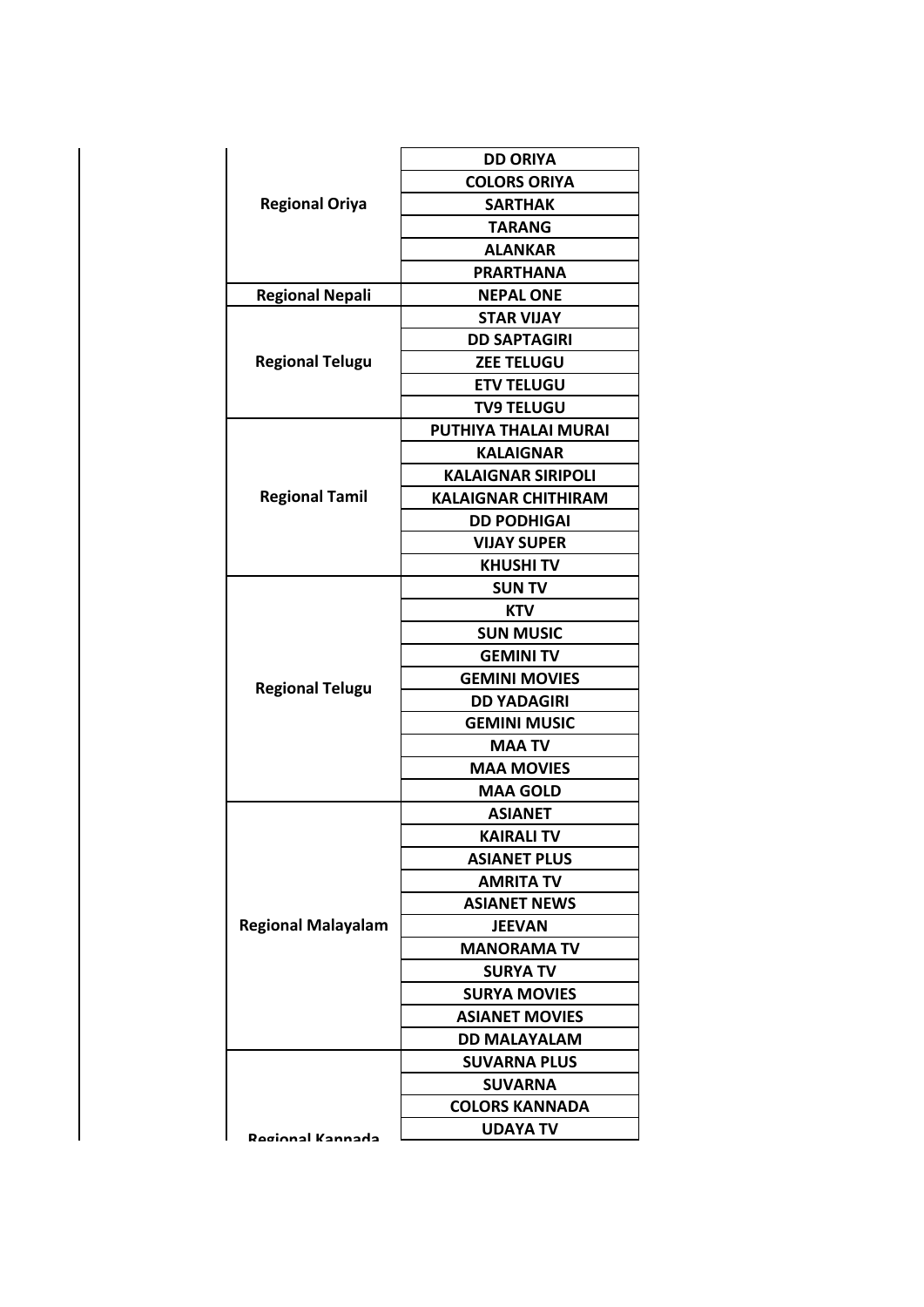|                      | πεχινιιαι καιπιανα   | <b>UDAYA MUSIC</b>             |
|----------------------|----------------------|--------------------------------|
|                      |                      | <b>UDAYA MOVIES</b>            |
|                      |                      | <b>TV9 KANNADA</b>             |
|                      |                      | <b>DD CHANDANA</b>             |
|                      |                      | <b>ARIRANG</b>                 |
|                      |                      | <b>RT ENGLISH</b>              |
| <b>International</b> | <b>International</b> | <b>AL JAZEERA</b>              |
|                      |                      | <b>DW TV</b>                   |
|                      |                      | <b>NHK</b>                     |
|                      |                      | <b>SONY TV HD</b>              |
|                      |                      | <b>SAB TV HD</b>               |
|                      |                      | <b>ZEE TV HD</b>               |
|                      |                      | <b>STAR PLUS HD</b>            |
|                      |                      | & TV HD                        |
|                      |                      | <b>COLORS HD</b>               |
|                      |                      | <b>STAR BHARAT HD</b>          |
|                      |                      | <b>ZEE MARATHI HD</b>          |
|                      |                      | <b>ZEE TALKIES HD</b>          |
|                      |                      | <b>EPIC TV HD</b>              |
|                      |                      | <b>CINEPLEX HD</b>             |
|                      |                      | <b>ZEE CINEMA HD</b>           |
|                      |                      | <b>STAR GOLD HD</b>            |
|                      |                      | <b>MAX HD</b>                  |
|                      |                      | <b>STAR GOLD SELECT HD</b>     |
|                      |                      | <b>&amp; PICTURE HD</b>        |
|                      |                      | <b>MOVIES NOW HD</b>           |
|                      |                      | <b>SONY PIX HD</b>             |
|                      |                      | $MN+HD$                        |
|                      |                      | <b>ROMEDY NOW HD</b>           |
|                      |                      | <b>STAR WORLD HD</b>           |
|                      |                      | <b>STAR MOVIES HD</b>          |
|                      |                      | <b>STAR MOVIES SELECT HD</b>   |
|                      |                      | & PRIVE HD                     |
| HD                   | HD                   | <b>MOVIES NOW 2 HD</b>         |
|                      |                      | <b>DISNEY INTERNATIONAL HD</b> |
|                      |                      | <b>ZEE CAFÉ HD</b>             |
|                      |                      | <b>COLORS INFINITY HD</b>      |
|                      |                      | <b>STAR WORLD PREMIERE HD</b>  |
|                      |                      | <b>SONY SIX HD</b>             |
|                      |                      | <b>TEN 1 HD</b>                |
|                      |                      | TEN 2 HD                       |
|                      |                      | <b>STAR SPORTS 1 HD</b>        |
|                      |                      | <b>STAR SPORTS 2 HD</b>        |
|                      |                      | <b>STAR SPORTS 1 HINDI HD</b>  |